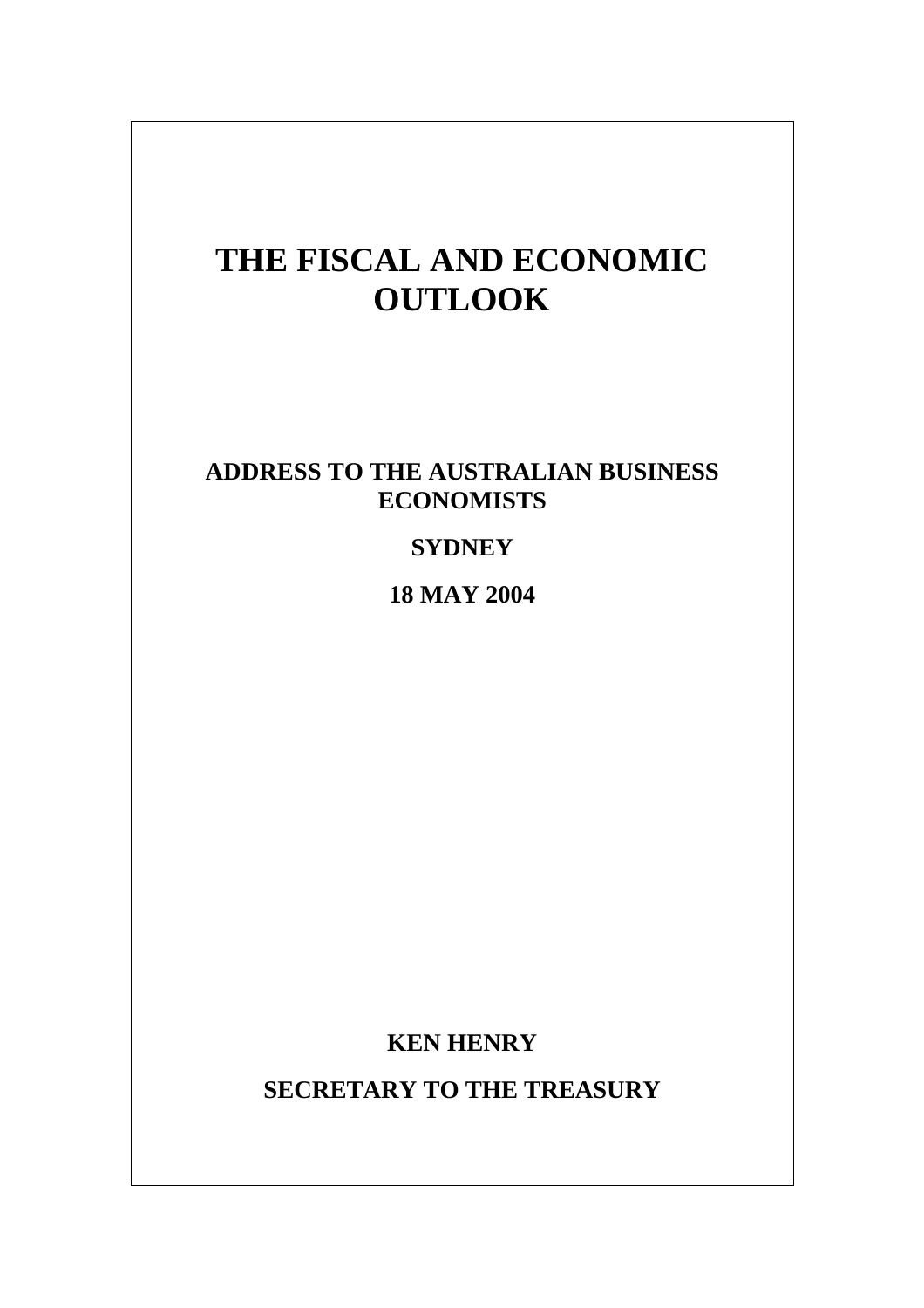## **THE FISCAL AND ECONOMIC OUTLOOK**

This year, I want to address three topics. I will say something about the short term macro-picture, including some words about the risks to our forecasts. I then want to say something about the mediumterm fiscal strategy. And I will conclude with some remarks about longer term challenges and the progress that has been made in addressing those challenges.

### **Short-term performance and prospects**

#### *Domestic economy*

We see growth in 2003-04 being a little stronger than we had been forecasting twelve months ago (Chart 1), with a slightly weaker contribution from the farm sector and marginally stronger non-farm GDP growth. Reflecting strong domestic demand growth and a weak trade performance, with net exports detracting 2¼ percentage points from growth, the CAD is now expected to average 5¾ per cent of GDP in 2003-04. Looking ahead to 2004-05, we see a rebalancing of growth, with domestic demand growth slowing from 6 per cent to 3¾ per cent, and net exports detracting a considerably smaller ½ percentage point from GDP growth. The CAD is forecast to fall to 5 per cent of GDP.

Consumer price inflation continues to be muted, in part due to the currency appreciation of the past two years. The non-traded components of the CPI have been growing relatively strongly in recent times, dominated by project housing construction costs and drought-related food prices. These effects should diminish through 2004-05.

The main domestic risk to our forecasts is the one we have been talking about for some years now: the way in which the property boom unwinds. And questions remain about the quality of the recovery in the farm sector. Our 2004-05 forecasts are predicated on an assumption of average seasonal conditions, but continuing dry conditions in the south-east of the country point to considerable downside risk on that front.

#### *International economy*

When I addressed you last year I noted that the world economy, which twelve months earlier had been showing signs of recovery, was disappointing on the downside.

But 2003 turned out to be quite a bit stronger than we had been thinking. And there is a lot of confidence that growth is strengthening as we move through 2004. Twelve months ago we thought the world would grow by about 3½ per cent in 2004, with the United States growing by a marginally slower 3¼ per cent. In last week's Budget we lifted those numbers to 4½ per cent and 4¾ per cent respectively. No doubt about it, our view on the numbers has changed by a considerable amount. Moreover, we would see the near-term risks as being evenly balanced.

And yet, if we compare the medium-term risks that I referred to in last year's address with those identified in this year's *Budget Statement No 3*, we see striking similarity. The major economies continue to face significant structural imbalances that could prove to be a drag on growth for some time: the United States twin deficits continue to set records; the Japanese debt overhang refuses to recede; and Europe continues to exhibit widespread structural rigidity.

Global security tensions continue, too, to overshadow world growth prospects.

Adding to those risks identified last year, we see risks posed by high and volatile oil prices and a lack of progress on multilateral trade liberalisation.

Significantly, despite a consensus view around a robust international recovery, none of the world's major central banks has raised official interest rates in the last twelve months – not in the United States,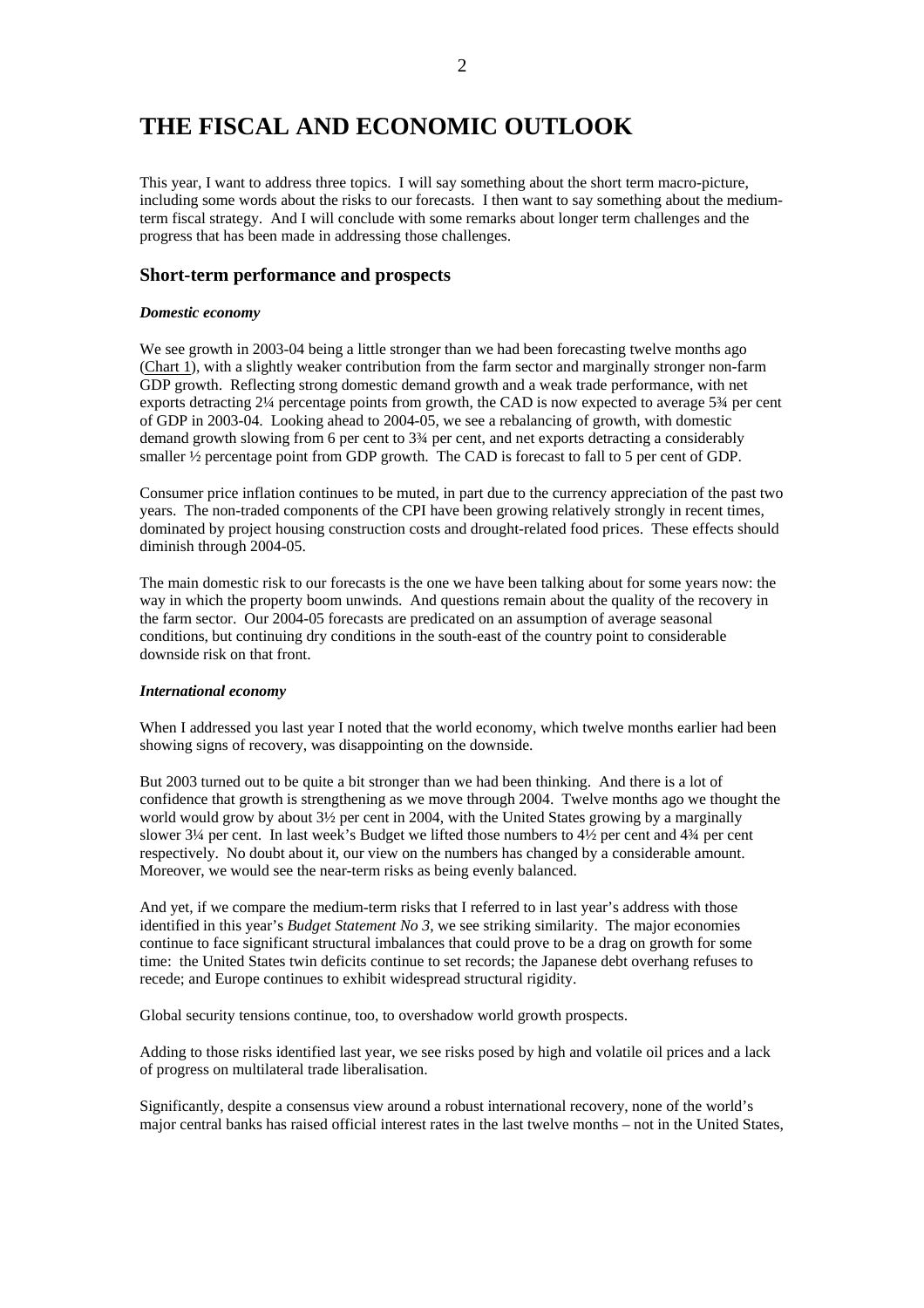not in the Euro Area, and not in Japan. Indeed, the US Fed cut rates by 25 basis points on 25 June last year, and the ECB cut official rates by 50 basis points on 5 June.<sup>[1](#page-2-0)</sup>

But official rates will rise as the recovery proceeds, as highly expansionary monetary policy settings are normalised. In the US there is the likelihood of strengthening price growth as excess capacity is gradually wound down, oil price increases feed through and the days of importing deflation from China come to an end. Bond rates may also be put under upward pressure around the world because of pronounced imbalances in major economy fiscal positions. The consequent higher cost of debt capital could be problematic for emerging markets and developing countries.

### **Medium-term fiscal strategy**

 $\overline{a}$ 

Let me quote from a representative article on the fiscal stance that appeared in last Thursday's *Australian Financial Review*: [2](#page-2-1)

*Economists warned yesterday that the federal government's decision to plan for smaller than expected surpluses worth \$7.4 billion over the next three years left little margin for error in the event of an unexpected downturn.* 

*They said a slump could easily erode the pool of funds available to the Treasurer, Peter Costello, for his spending spree.* 

*Economists were also critical of the fiscal extravagance in the budget, particularly at a time when economic growth was running strongly at a rate close to its long-term average.*

According to this piece economists reckon that the government should be planning for larger surpluses, for two reasons: First, growth is strong, so fiscal policy is too loose; and second, if that analysis turns out to be wrong, then the projected surpluses are so small that the budget could move, inappropriately, into deficit.

Chart 2 presents, for each of the last four budgets, the underlying cash balance estimate and projections for each of the three forward estimates years. The final column contains the budget-time estimate for year average GDP growth. You can see, immediately, a clear advantage in the piece of commentary just considered: it could have been used after every one of those budgets. Perhaps it was; I haven't checked.

But none of us should be surprised by these sorts of fiscal projections. The medium-term fiscal strategy is to maintain budget balance, on average, over the course of the economic cycle. The question is this: just what sort of surpluses would you expect this strategy to deliver in the  $13<sup>th</sup>$ ,  $14<sup>th</sup>$ ,  $15<sup>th</sup>$ , and  $16<sup>th</sup>$  years of an economic expansion, with growth at or around trend, and general government net debt standing at less than 3 per cent of GDP?

Even so, there has been some understandable debate about the fiscal stimulus implicit in the budget. Judging by what has been written on the topic, this is tricky stuff. And indeed, it is. Chart 3 might help us think through an answer.

Since a calculation of fiscal stimulus involves a comparison of the fiscal stance in one year with the stance in some other year, the trickiest thing is judging when to start the analysis. An obvious starting point is the 2003-04 *MYEFO* estimate of the 2003-04 budget balance published last December. This chart shows that estimate and the projections for the out-years. Then, as now, we were projecting an economy growing at or around trend.

<span id="page-2-0"></span><sup>1</sup> The Bank of England and the RBA have, however, raised rates above their levels of 12 months ago – in both cases by 50 basis points.

<span id="page-2-1"></span><sup>2</sup> Cherelle Murphy, "Less margin is left for error", *AFR*, 13 May 2004, p. 10.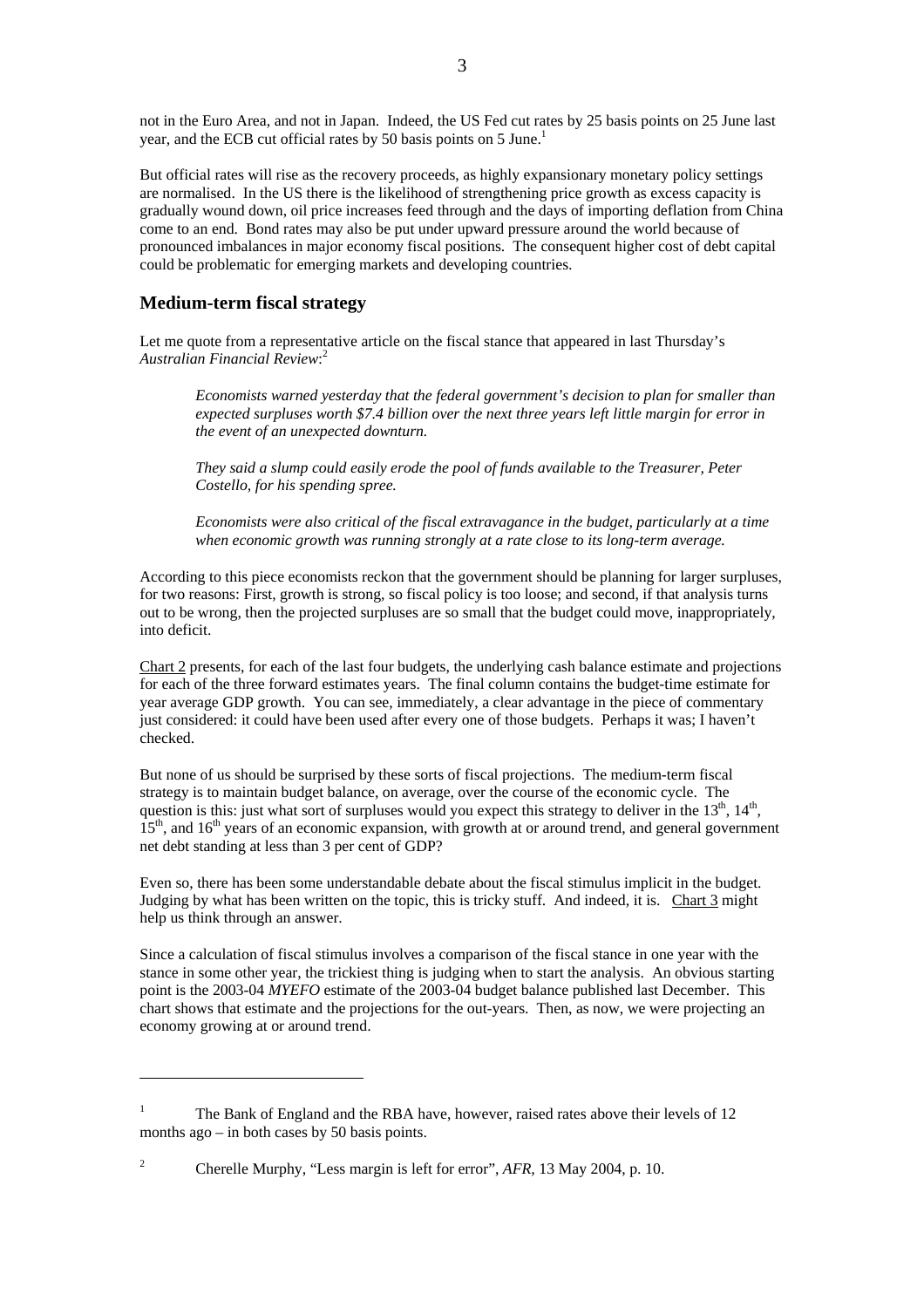As you can see from the chart, in December last year the Government intended that the 2004-05 surplus be 0.1 per cent of GDP smaller than the 2003-04 surplus, implying a fiscal stimulus in the year 2004-05 of 0.1 per cent of GDP. This is labelled "A" in the chart. I don't recall there being overwhelming commentary, in December, to the effect that the fiscal stance implied by this line was inappropriate, given the growth rates then being forecast.

But move forward five months, and we see the estimated surpluses confronting the Government in the pre-budget period; that is, prior to any discretionary decisions having been taken. The pre-budget position revealed an unanticipated fiscal tightening in 2003-04 of 0.56 per cent of GDP, labelled "B" in the chart; followed by an additional fiscal tightening of 0.18 per cent of GDP in 2004-05, labelled "C"; with increasing contractionary effect over the forward estimates.

Finally, we can draw in the estimates contained in last week's budget, incorporating all discretionary decisions announced in that document. Significantly, the real growth forecasts underlying these numbers are the same as at *MYEFO*.

The first thing to note is that the estimated surplus for 2003-04 is right back where it was in December; 0.6 per cent of GDP. We have estimated that the discretionary decisions taken in last week's budget will have the effect of exactly undoing the contractionary effect that we now think has been occurring since *MYEFO*. The second thing to note is that we are now estimating that the 2004-05 surplus will be less than the 2003-04 surplus by the amount labelled "D", implying a fiscal stimulus in that year of 0.3 per cent of GDP.

But we figure that "D" would understate the 2004-05 fiscal stimulus implied by the budget because the discretionary unwinding of the apparent fiscal contraction occurring in 2003-04 will impact in the last several weeks of the year.

According to Ross Gittins, 'the burning question of the hour (is) what's the biggest vote-buying budget in living memory likely to mean for the strength of demand and hence interest rates?<sup>[3](#page-3-0)</sup> What Ross would want to measure is the impact, in the next twelve months, of the budget decisions on the aggregate demand for domestically produced goods and services. Presumably, that calculation should include some amount of the additional spending estimated for the remainder of this year.

How much of the 2003-04 spending should be included is a matter for judgement. Some of it has to be interpreted as undoing an unanticipated contraction that would otherwise occur; then, as Alan Wood noted in this morning's *Australian*, [4](#page-3-1) some of the remainder will be saved, some will 'leak' into imports and the rest will multiply into further spending elsewhere in the economy throughout 2004-05. A figure of around one-half of a percentage point of GDP seems to us to be a reasonable estimate of the fiscal stimulus contained in the budget.

### **Progress on longer term challenges**

 $\overline{a}$ 

With the *2002-03 Budget* the Government released an *Intergenerational Report* that projected an increase of a little more than 5 percentage points over the next 40 years in the ratio of Commonwealth government spending to GDP. This statistic summarises the fiscal challenge posed by demographic change.

The *Intergenerational Report* was followed up in last year's *Budget Statement No 4* with an analysis of the broader economic challenges posed by demographic change, addressing the likely future sources of growth and appropriate policy responses. And in February this year the Treasurer released an important document, *Australia's Demographic Challenges*, that set out in some detail the pathways for future policy reform.

<span id="page-3-0"></span><sup>3</sup> Ross Gittins, 'Costello's verboten subject: fiscal policy', *Sydney Morning Herald*, 17 May 2004.

<span id="page-3-1"></span><sup>4</sup> Alan Wood, 'Stimulus could become a pain', *The Australian*, 18 May, 2004, p.15.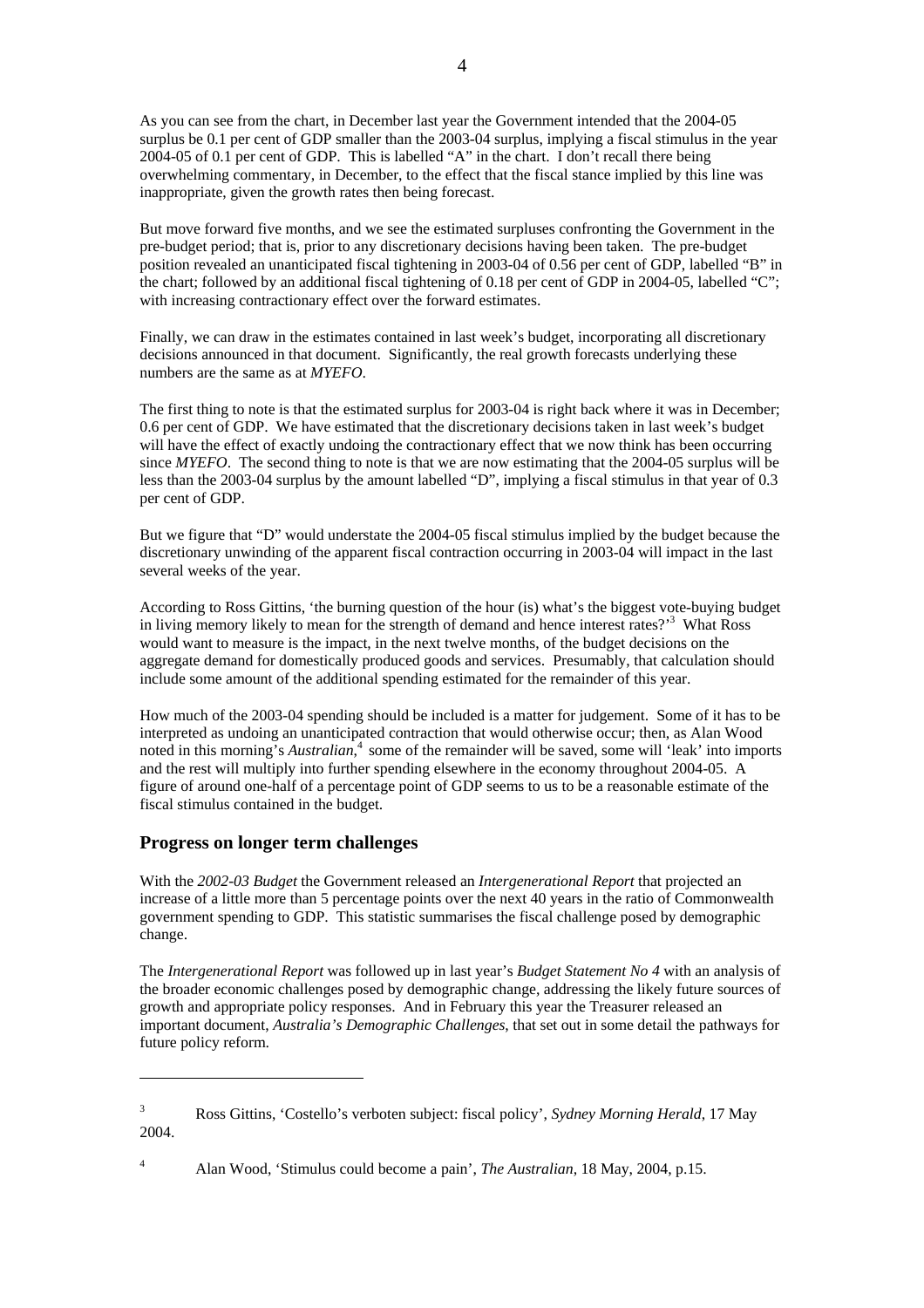This year's budget makes tangible progress in addressing the demographic challenge. Importantly, it affirms a strong commitment to a pro-growth strategy – built around workforce participation and labour productivity – as the preferred means of addressing the fiscal challenges posed by population ageing. This is highly significant, for the emphasis that it places on supply-side policy reform.

*Budget Statement No. 1* (at p.1-8) notes that 'participation and productivity measures that contributed an additional half of a percentage point to average annual GDP per capita growth would prevent government spending from increasing as a proportion of GDP as the population ages'.

This could be achieved by maintaining the 1990s rate of labour productivity growth and halving the projected decline in the labour force participation rate.

And the *More Help for Families* package emphasises the important link between participation and productivity and social programme design.

From this emerges a tantalising medium-term challenge for structural and social policy reform: to pursue participation and productivity improvements that support GDP per capita growth sufficient to avoid the need for an increase in the tax to GDP ratio over the next 40 years.

Curiously, the Government's commitment, in this budget, to a pro-growth strategy for meeting the demographic challenge has been overlooked by commentators, with some even suggesting that the Government is no longer concerned with the issues raised in the *Intergenerational Report*.

So there would appear to be a case for my spending some time outlining the basis of the pro-growth strategic approach to the demographic challenge.

A convenient means of understanding the drivers of the fiscal impact of population ageing is provided by a 'factoring' of public spending to GDP into a ratio of two quotients: in the numerator, public spending per capita; and in the denominator, GDP per capita. This is shown in Chart 4.

Over the next 40 years, due to demographic and other influences on the budget, public spending per capita – our numerator – will grow in real terms by about 120 per cent. But GDP per capita – our denominator – will grow by only 80 per cent. As a consequence, the ratio of public spending to GDP will grow by a little more than 20 per cent, from about 2[5](#page-4-0) per cent to a little over 30 per cent.<sup>5</sup>

Most of the increase in our numerator – some 70 of the 120 percentage point increase in public spending per capita – is explained by non-demographic factors; specifically by non-demographic increases in the cost of public health expenditures. But this does not mean that demography is not the big story here.

The first point to note is that if we could achieve 120 per cent growth in per capita GDP over the next 40 years we could fund the higher public spending per capita without the need to change spending or taxing programmes.

Second point: in the last 40 years we have managed GDP per capita growth of 140 per cent.

 $\overline{a}$ 

And the third, and crunch, point is that the gap between past growth of 140 per cent and projected growth of 80 per cent is more than fully explained by demography (Chart 5): Population ageing contributed 40 of the 140 percentage points growth in GDP per capita over the past 40 years, and it will detract 30 percentage points from future GDP per capita growth. That is, were it not for population ageing, GDP per capita would have grown by 100 percentage points over the last 40 years and would be projected to grow by 110 percentage points over the next 40 years.

<span id="page-4-0"></span><sup>5</sup> The percentage point increase in GDP per capita is not simply the difference between 120 and 80, but rather (120-80)/1.8.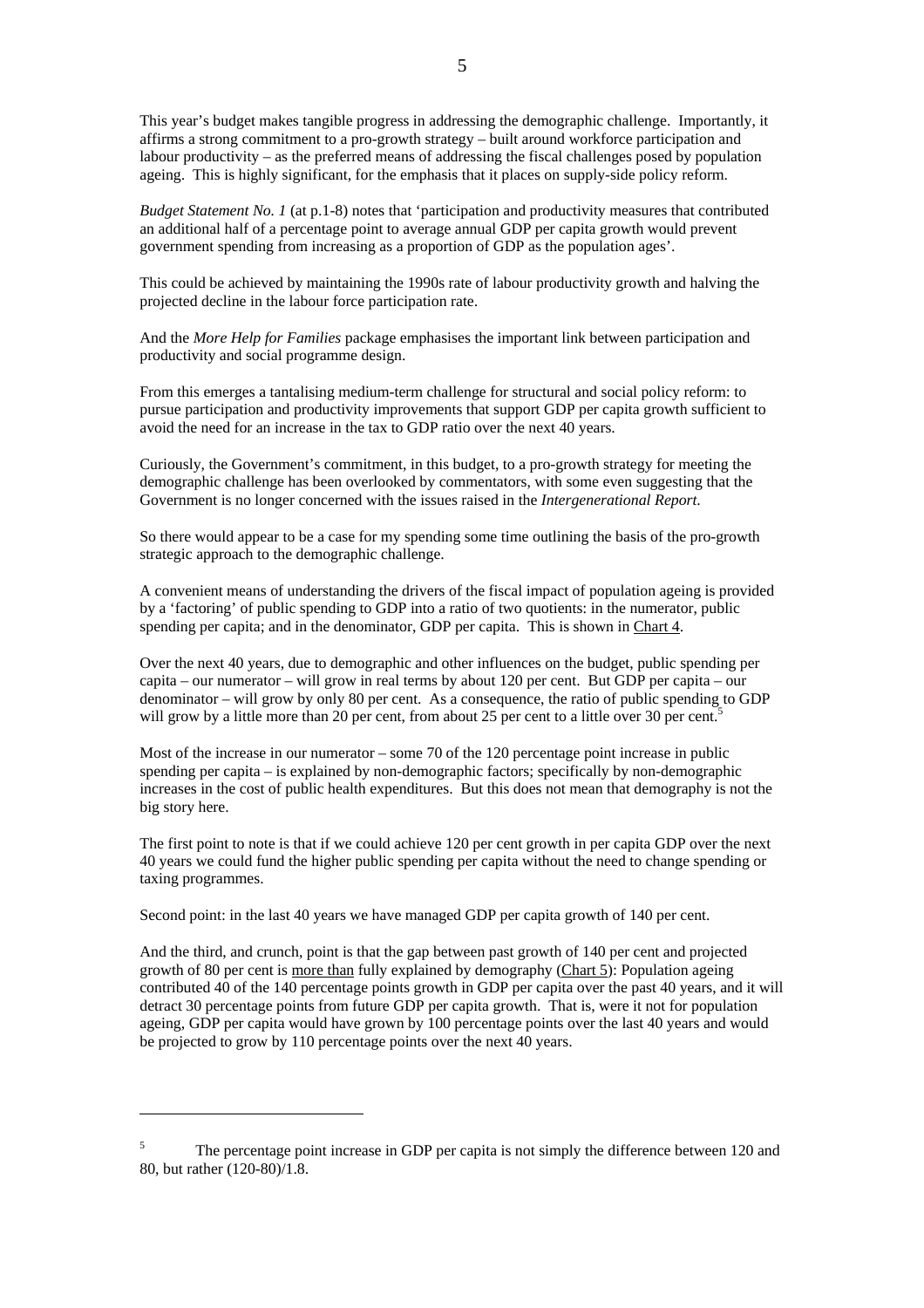Judging by some of the commentary around the budget, the demographic impact on past trends in GDP per capita and public spending per capita is not well understood – even though two years have now elapsed since the release of the *Intergenerational Report*. Yet it is fundamental to an understanding of our future prospects and a weighing-up of alternative policy responses.

The next four charts illustrate some population dynamics, using a simple, highly stylised, model of four overlapping generations. Each generation lasts for 20 years, children are produced by the second generation of 'young worker' age, and everybody dies at age 80.[6](#page-5-0)

Chart 6 presents the steady state population distribution with a fertility rate of 3.4, which is close to the fertility rate that obtained in Australia when the post-war baby boomers were being born. Each generation is 70 per cent larger than its parents' generation. People aged 20 or less make up 46.8 per cent of the population, while people of retirement age (61 to 80) make up only 9.5 per cent of the population. 43.7 per cent of the population are of prime working age: 21 to 60. The total dependency ratio – ratio of children plus retirees to workers – is a large 128.8 per cent.

The key population determinant of GDP per capita is the proportion of the population of working age. And the key demographic determinant of public spending per capita is the total dependency ratio.

Now suppose the fertility rate collapses from 3.4 to 1.7, which is about the present rate in Australia. Chart 7 illustrates the population distribution in the first generation following this collapse. The most notable impact is that the proportion of the population made up of children falls from 46.8 per cent to 30.5 per cent. The number of children is only 85 per cent of the number in their parents' generation. The proportion of the population of prime working age increases from 43.7 per cent to 57 per cent. This is good news for GDP per capita. The total dependency ratio falls from 128.8 per cent to 75.3 per cent. This is good news for public spending per capita.

In the second generation following the collapse in the fertility rate GDP per capita prospects and public spending per capita burdens look even better. As Chart 8 illustrates, people of prime working age now make up 58.5 per cent of the population. And the total dependency ratio is a low 70.9 per cent.

We are only a few years away from the end of this second transitional generation. In the next generation the transition to a new steady state, with a fertility rate of 1.7, will be complete.

Chart 9 shows what that future will look like. The most obvious change is that the older workers of today become the retirees of the future. The proportion of the population of prime working age collapses from 58.5 per cent to 49.4 per cent. And the total dependency ratio climbs from 70.9 per cent to 102.6 per cent. The substantial increase in the total dependency ratio explains the demographic component of the increase in public spending per capita projected in the *Intergenerational Report*. But it is the collapse in the proportion of the population of working age that is going to drive our GDP per capita prospects. As explained earlier, these two developments drive the 5 percentage point increase in prospective public spending to GDP.

This year's *Budget Statement No 1* notes that the fiscal challenge posed by these demographic developments may be addressed in four ways.

Refer again to Chart 4. The first three approaches address our numerator – public spending per capita.

The first approach is to lift the average tax burden over time to fund higher public spending as it emerges. There is also a more extreme version of this approach, which 'front-loads' the tax burden. It would hold the average tax burden higher than it needs to be to fund current spending, in order to build up a 'war chest' to fund future budgetary pressures. Ross Gittins has advocated just this approach, writing last week in response to the budget that: 'you might have thought [the Treasurer would] want to salt away any surplus revenue he came by – as the New Zealanders are doing – so as to ease the

 $\overline{a}$ 

<span id="page-5-0"></span><sup>6</sup> A fuller treatment of these issues was presented to the Business Symposium of the Conference of Economists, Adelaide, 4 October 2002.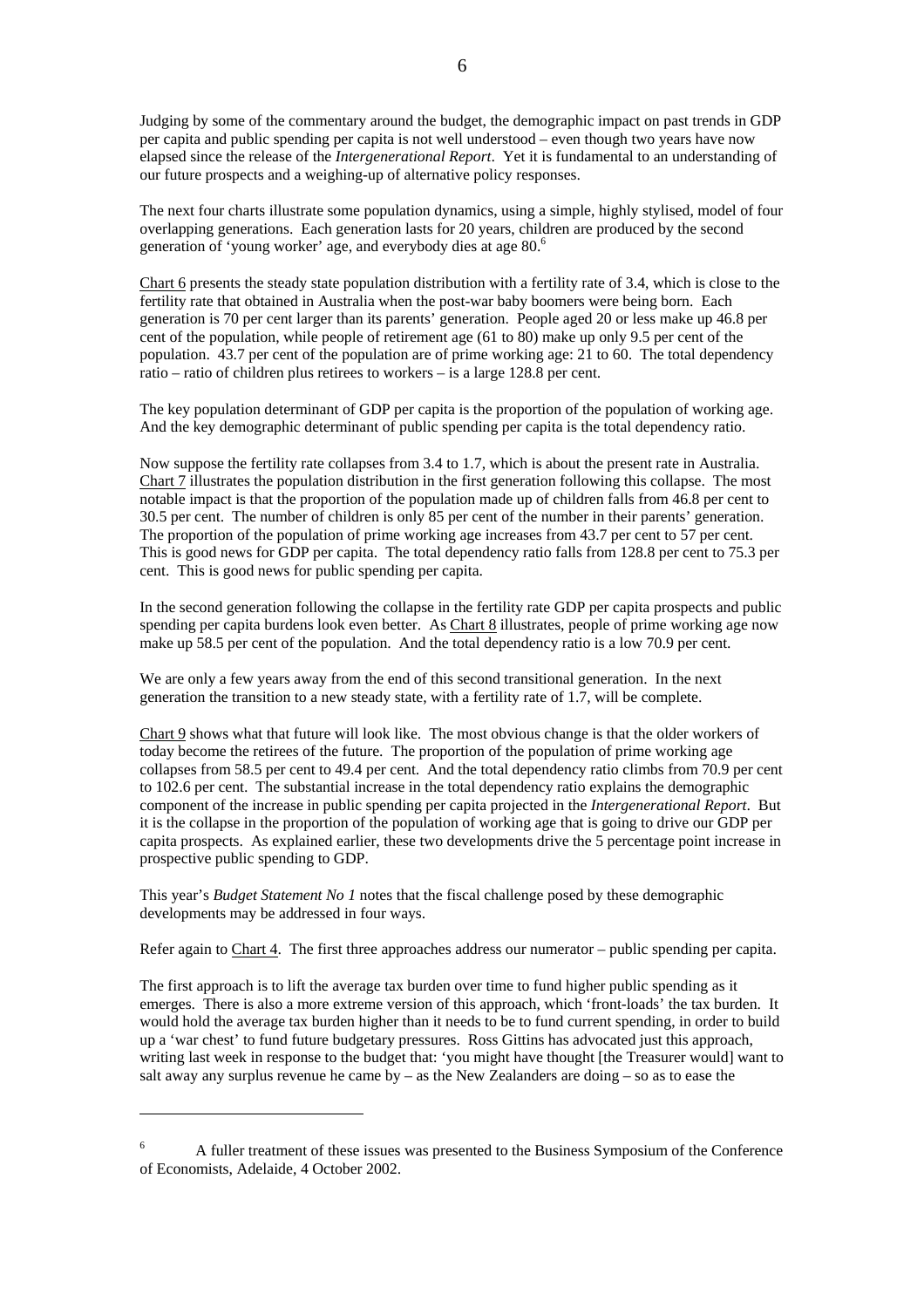pressure later on.<sup>[7](#page-6-0)</sup> This approach involves intergenerational tax smoothing, achieved by building an 'intergeneration fund' now that can be called on in the future to finance higher public spending.

The second approach is to reduce the rate of growth of public spending per capita. This is the approach favoured by Alan Kohler, for example. Indeed, writing in the weekend's *Sydney Morning Herald*[8](#page-6-1) Alan claimed that '(t)he ageing of the population has just two solutions: cut spending by reducing the old age pension and/or subsidies for drugs and nursing homes, or start putting money aside now. Superannuation is part of the answer because it will means-test retired people out of a full pension, but the big problem is health care, not the pension'.

The third approach is to postpone the need to increase taxes or cut spending by accumulating public debt for as long as possible.

The fourth approach is more ambitious. It focuses on our denominator – GDP per capita. It recognises that lifting future GDP per capita performance can help to address the prospective increase in the ratio of public spending to GDP.

As I have noted, this year's budget affirms a commitment to this fourth approach. It commits the policy strategy to the pursuit of faster GDP per capita growth. And it recognises that this commitment will have significant implications for the design of structural policies and social programmes.

At issue here is a quite profound public policy choice – as profound as any of the great policy debates of the 1980s.

Frankly, it surprises me that the debate hasn't generated a good deal more interest.

In the hope of sparking something, let me venture a few observations about the pro-growth strategy.

First observation: The pro-growth strategy rejects the first approach, involving an increase, over time, in the average tax burden. And it certainly, therefore, rejects the rather more extreme proposition – advocated by Ross and others – that we should run higher average tax burdens now. Indeed, it would see such an approach as being inconsistent with both its means – higher workforce participation and higher labour productivity – and its ends – higher GDP per capita growth. Public infrastructure issues aside, the pro-growth strategy accepts, at least implicitly, that the nation will be better able to support an ageing population in the future if individuals, rather than governments, are today's principal decision makers in respect of both the level of capital accumulation and its allocation.

These issues were addressed by my predecessor, Ted Evans, in remarks made to the *Towards Opportunity and Prosperity* conference hosted jointly by the *Melbourne Institute* and *The Australian*, last year.<sup>9</sup> Here are some of the comments he made  $-I$  am paraphrasing a little:

*The idea (of an intergeneration fund) is soundly enough based in the field of personal finance and it might make some political sense in the field of public finance. But its basis in economics is weak. It may not do much harm but it will detract attention from what must be done.* 

*Let us be clear that the ability of future generations, and their governments, to meet the needs of their day will be entirely dependent upon the size of the economy they command at the time – that is, the size of GDP then or, more precisely, of Gross National Product (GNP).* 

 $\overline{a}$ 

<span id="page-6-0"></span><sup>7</sup> 'Budget 2004', *Sydney Morning Herald*, 12 May 2004, pp. 1, 10.

<span id="page-6-1"></span><sup>8</sup> Alan Kohler, 'Treasurer makes a big mess worse', *Sydney Morning Herald*, 15 May, 2004.

<span id="page-6-2"></span><sup>9</sup> Ted Evans, "The Budget Constraint", University of Melbourne, 14 November 2003.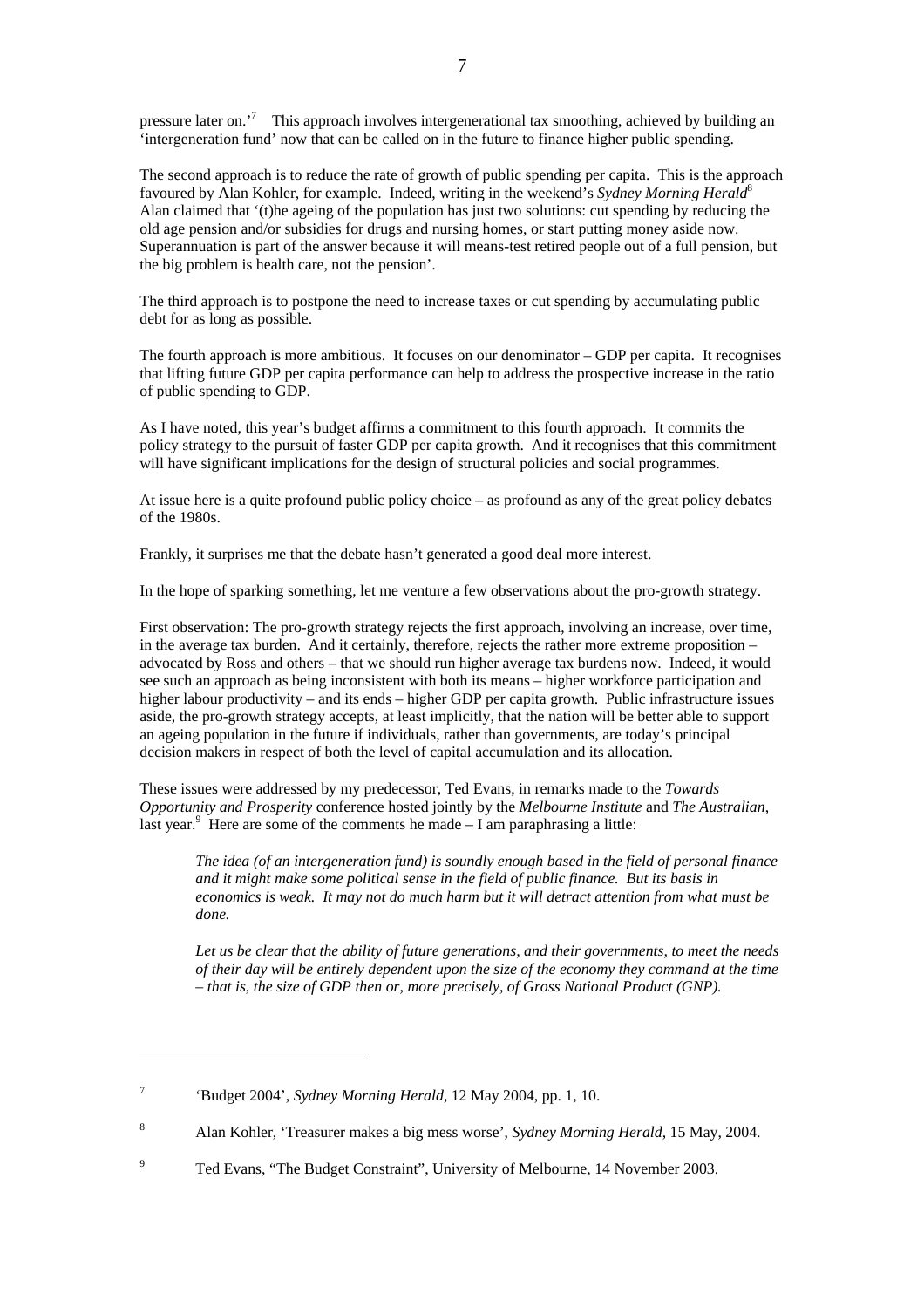*Hence the greatest contribution that today's population can make to the living standard of future generations is to ensure that today's policies are directed towards maximising future GNP.* 

*It may well be that Australia's future GNP could be maximised by setting aside certain of today's tax revenue in a well-managed intergeneration fund – though I doubt it. More to the point I doubt that the question has even been addressed in those terms.* 

*It may just as well be that future GNP would be maximised by leaving the tax revenue in the hands of its present owners, to invest as they will.*

Second observation: The pro-growth strategy rejects the third approach to the demographic challenge, for the same reason that it rejects the first approach. Accumulating public debt as the costs of an ageing population hit the budget simply means even higher, deferred, future tax burdens.

Third observation: The pro-growth strategy does not, in itself, offer a view on the approach that should be adopted with respect to the evolution of aggregate public spending per capita. For example, it leaves room for a debate about the contribution that a higher aggregate level of public infrastructure spending – hard or soft – might make to participation and productivity, and hence to GDP per capita. I am going to say immediately that, important as it is, I have no intention of entering this debate publicly myself.

But while the pro-growth strategy does not take a view on aggregate public spending per capita, it most certainly does take a view on the individual components of public spending – including the type and geographical location of infrastructure spending. It evaluates public spending programmes in terms of their implications for GDP per capita growth. Let me move on, then, to that topic.

*Budget Statement No 1* sets out the '3-Ps' that drive GDP per capita: population, participation and productivity. Chart 10 is taken from page 1-8 of *Budget Statement No. 1*. I spent some time in last year's address going through this chart. I won't repeat that today. I would, however, encourage you to read *Budget Statement No. 1* to understand how this thinking about longer term drivers of GDP per capita performance has become central to the fiscal strategy.

The pro-growth response to the demographic challenge largely accepts the population story described above – a declining proportion of the population being of prime working age. It focuses, then, on the other two elements: participation and productivity. In doing so, it makes tangible progress on the reform pathways set out in the February statement, *Australia's Demographic Challenges*.

That document identified three dimensions of a reform strategy to lift workforce participation: lifting the capacity of people to undertake work; improving work incentives; and supporting the development of more flexible work options.

The centre-piece of this year's budget is a package of enhanced family payments and tax cuts. Significantly for the pro-growth strategy, the package reduces effective marginal tax rates (EMTRs) in important areas: cutting the marginal tax rate from 42 per cent to 30 per cent for those with taxable incomes between \$52,000 and  $$63,000^{10}$ ; cutting the marginal rate from 47 per cent to 42 per cent for those with taxable incomes between \$63,000 and \$80,000; and cutting the withdrawal rate on family tax benefits from 30 per cent to 20 per cent, building on the earlier cut from 50 per cent.

Continued reductions, over time, in EMTRs will be important to enhancing incentive – to boosting workforce participation, especially of older workers, the internationally mobile and females.

 $\overline{a}$ 

By international standards, our higher marginal tax rates cut in at quite low levels of income. And our income support payments are subject to a much higher than normal extent of means testing. These

<span id="page-7-0"></span><sup>&</sup>lt;sup>10</sup> In the income range  $$62,500$  to  $$63,000$  the marginal tax rate is cut from 47 per cent to 30 per cent.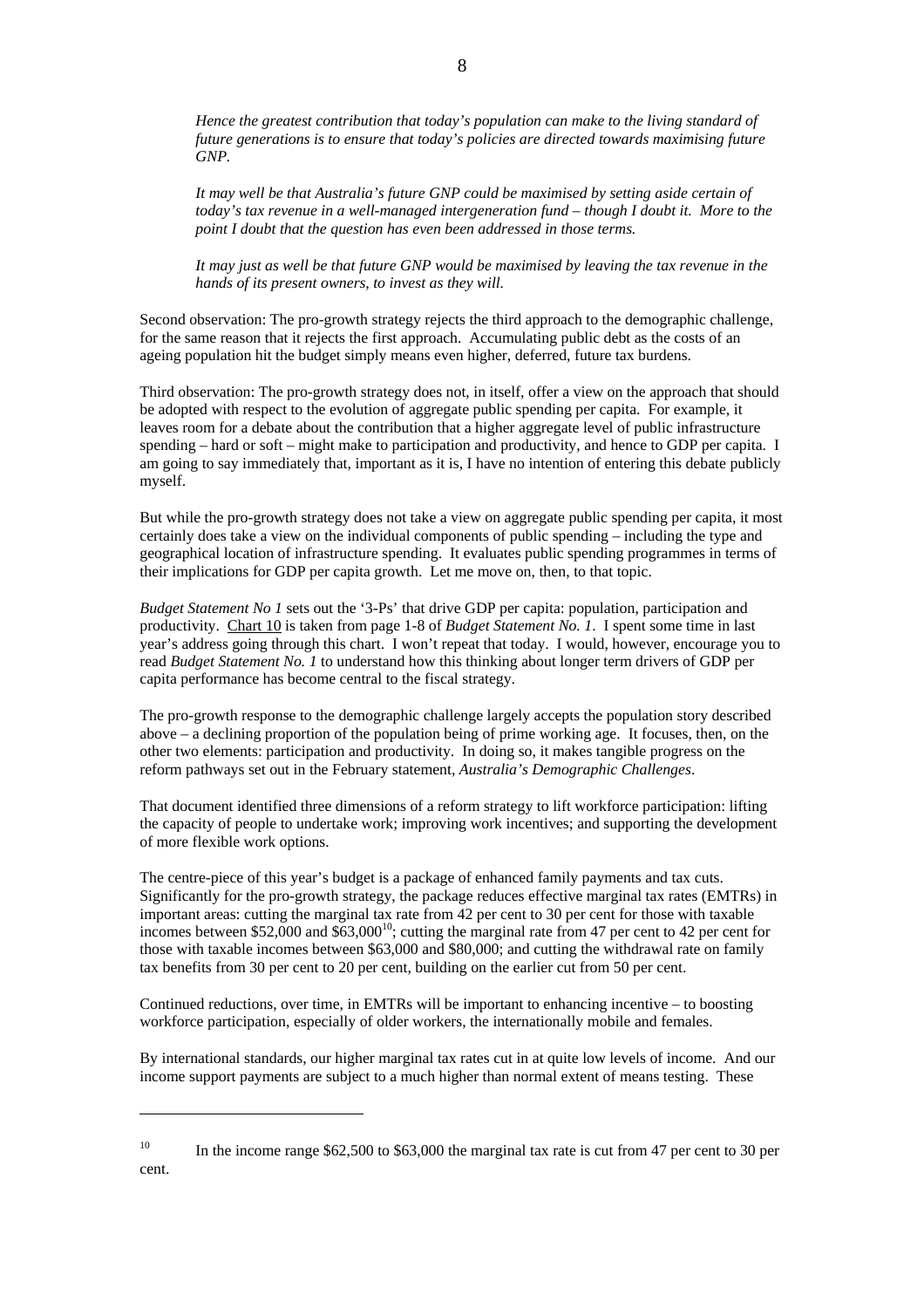features of the Australian tax-transfer system, implying extraordinary progressivity, reflect political choice.

Chart 11, constructed from the figures published in the *More Help for Families* document released with the budget, illustrates this extraordinary progressivity. The chart is drawn for a single income family with one child aged under five, before the tax and family benefit changes announced in the budget. As private income increases from \$10,000 a year to \$100,000, disposable income increases from \$26,307 to \$67,613. A ten-fold increase in private income increases disposable income two-and-a-half times.

What produces this outcome is a highly progressive tax-transfer system. This line shows taxes payable, net of income support and family payments. Note that this family type – one income and one child – pays negative net taxes until private income rises to about \$32,000.

Some of you will be interested to know that much the same outcome could be generated, up to an income of \$100,000, from a negative income tax with a flat rate of 58 per cent. The size of that rate illustrates the progressivity caused by the interaction of our tax and transfer systems.

Consider Chart 4 one more time. As we contemplate the fiscal implications of population ageing we might draw some comfort from the fact that our targeted system, especially as it applies to the age pension, will limit the rate of growth in public spending per capita – our numerator.

But this very same progressivity, through its impact on participation and productivity, is restricting growth in our denominator, GDP per capita. The pro-growth strategy for addressing the demographic challenge emphasises the importance of structural and social policy design, identifying a central role for policies that enhance participation and productivity. The pro-growth strategy asserts that the question that has to be asked is not whether we can afford to cut EMTRs, including the higher marginal tax rates, but whether we can afford not to.

### **Conclusion**

As I have said on earlier occasions, we have the time to develop policies to address the demographic challenge. It didn't all have to be done last Tuesday night – even if quite a lot was done on that occasion.

Indeed, as I have also said on earlier occasions, the future reform task – exploring the participation and productivity implications of our structural and social policies – is immense; at least as significant as what has been achieved in the past twenty years.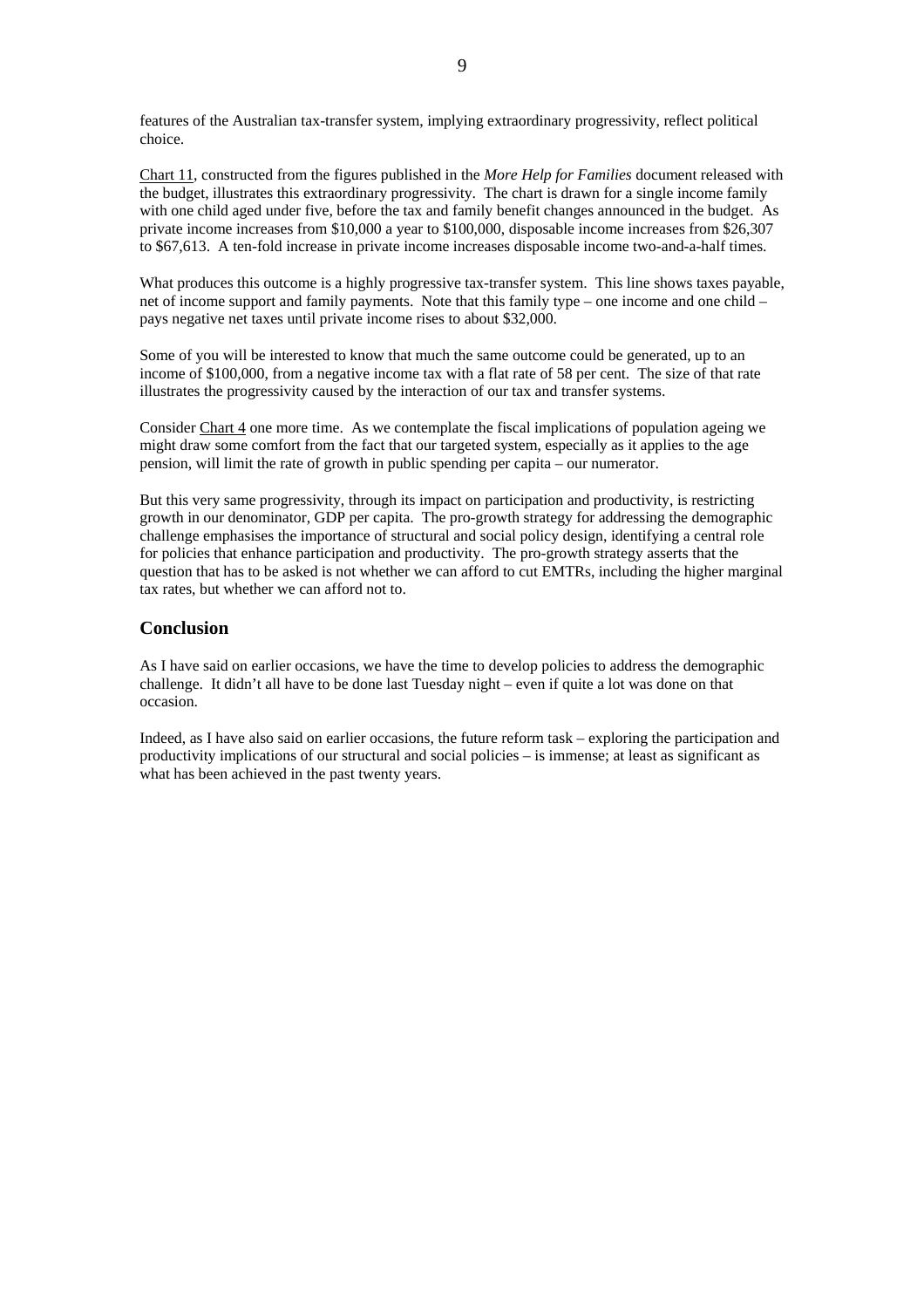| <b>Domestic forecasts</b> |                          |                  |                          |                |  |  |  |
|---------------------------|--------------------------|------------------|--------------------------|----------------|--|--|--|
|                           |                          | 2003-04          | 2004-05                  |                |  |  |  |
|                           | 2003-04<br><b>Budget</b> | 2003-04<br>MYEFO | 2004-05<br><b>Budget</b> |                |  |  |  |
| <b>GDP</b>                | $3\frac{1}{4}$           | $3\frac{3}{4}$   | $3\frac{3}{4}$           | $3\frac{1}{2}$ |  |  |  |
| Farm                      | 25                       | 27               | 20                       | 4              |  |  |  |
| Non-farm                  | $2^{3}/_{4}$             | 3                | $3\frac{1}{4}$           | $3\frac{1}{2}$ |  |  |  |
| $\mathbb{C}\mathrm{AD}$   | $5\frac{1}{4}$           | $5\frac{3}{4}$   | $5\frac{3}{4}$           | 5              |  |  |  |
| <b>THE</b>                | $2^{3}/_{4}$             | $2^{1}/4$        | $2^{1}/4$                | $\overline{2}$ |  |  |  |
| TREASURY                  |                          |                  |                          |                |  |  |  |

|            | <b>Budget estimates (\$b)</b> |                  |                                   |                         |              |                |  |  |  |
|------------|-------------------------------|------------------|-----------------------------------|-------------------------|--------------|----------------|--|--|--|
|            | <b>Budget</b>                 | <b>Budget</b>    | Projections for forward estimates | <b>Estimated</b><br>GDP |              |                |  |  |  |
|            |                               | year<br>estimate | FE year                           | FE year<br>2            | FE year<br>3 | growth<br>rate |  |  |  |
|            | 2001-02                       | 1.5              | 1.1                               | 4.1                     | 7.4          | $3\frac{1}{4}$ |  |  |  |
|            | 2002-03                       | 2.1              | 3.7                               | 4.6                     | 7.1          | $3\frac{3}{4}$ |  |  |  |
|            | 2003-04                       | 2.2              | 1.3                               | 1.2                     | 4.7          | $3\frac{1}{4}$ |  |  |  |
|            | 2004-05                       | 2.4              | 1.6                               | 3.4                     | 4.5          | $3\frac{1}{2}$ |  |  |  |
| <b>THE</b> | TREASURY                      |                  |                                   |                         |              |                |  |  |  |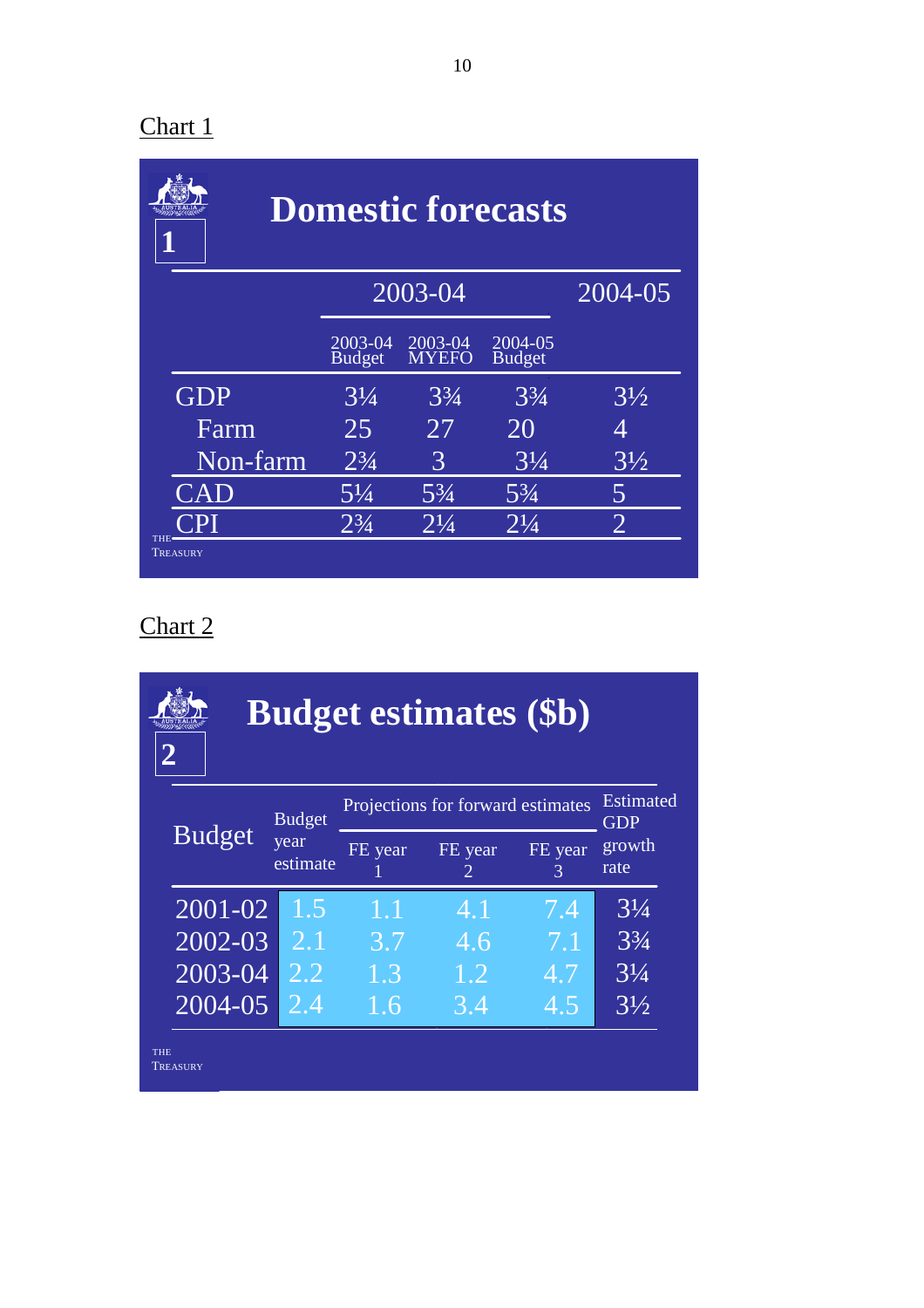

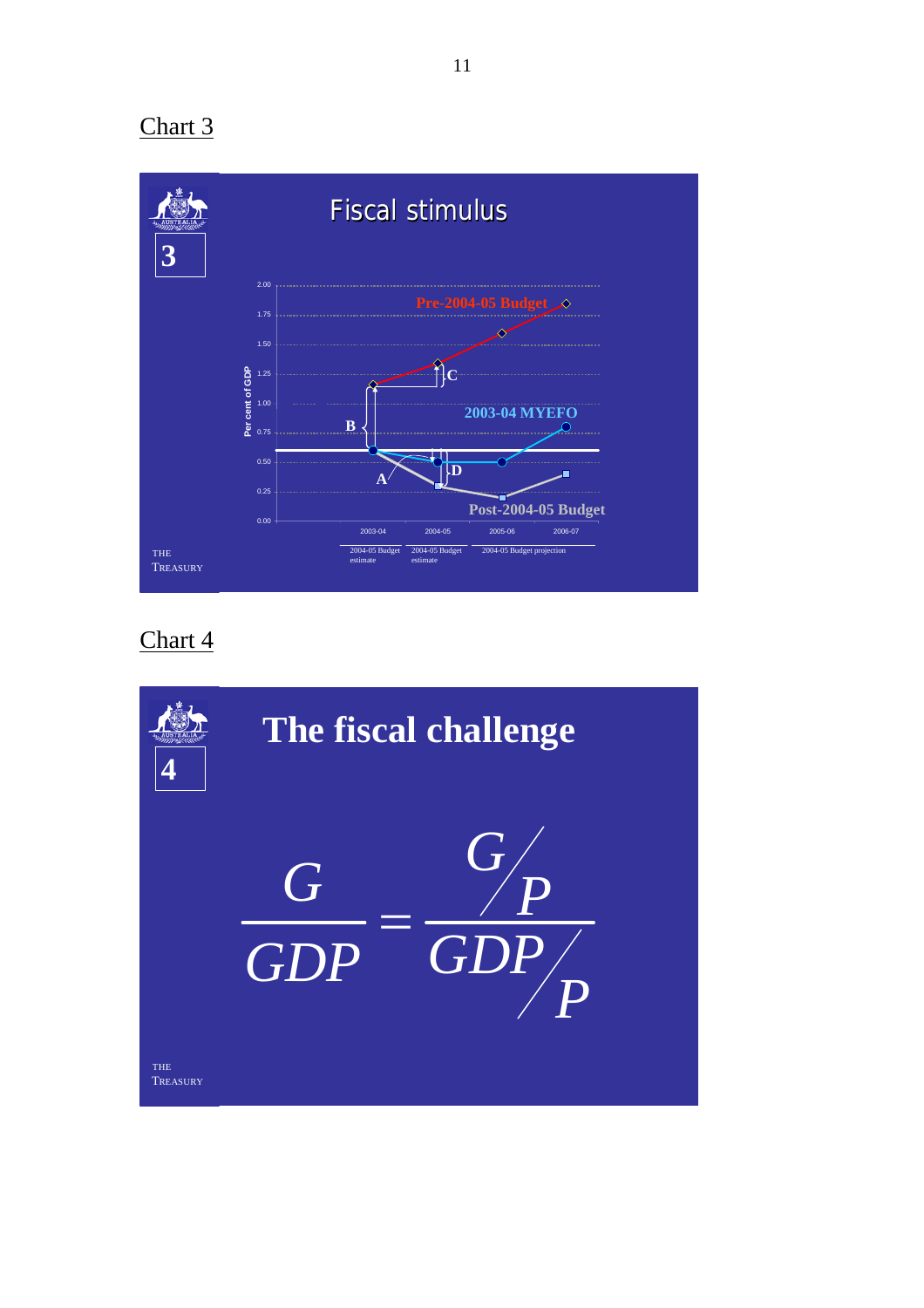|            | <b>Change in GDP per capita</b> |              |                  |                                   |  |  |  |  |  |  |
|------------|---------------------------------|--------------|------------------|-----------------------------------|--|--|--|--|--|--|
|            | (percentage points)<br>5        |              |                  |                                   |  |  |  |  |  |  |
|            |                                 | <b>Total</b> | Ageing<br>effect | <b>Total</b><br>with no<br>ageing |  |  |  |  |  |  |
|            | Last 40 years                   | 140          | 40               | 100                               |  |  |  |  |  |  |
|            | Next 40 years                   | 80           | $-30$            | 110                               |  |  |  |  |  |  |
| <b>THE</b> | TREASURY                        |              |                  |                                   |  |  |  |  |  |  |

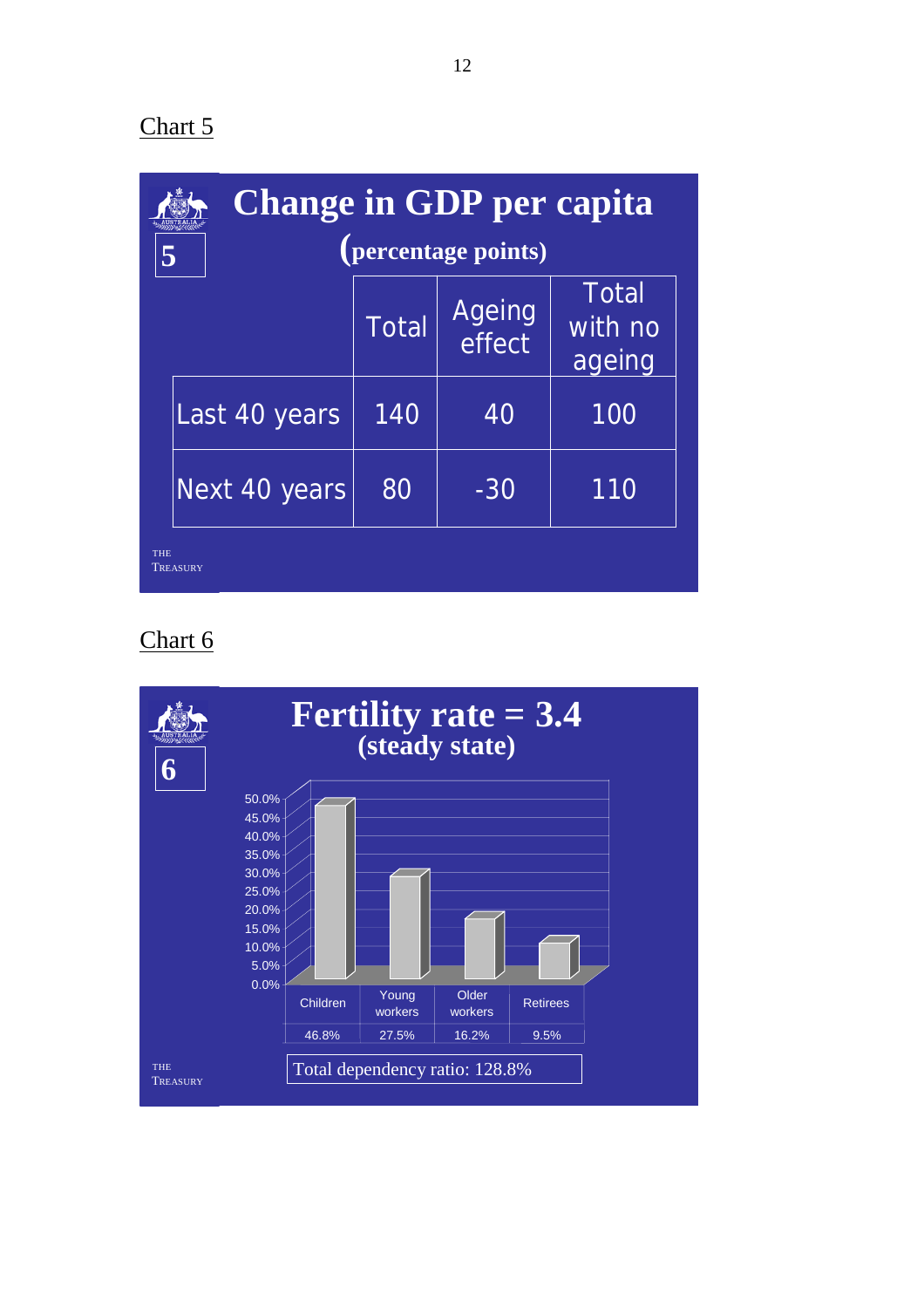

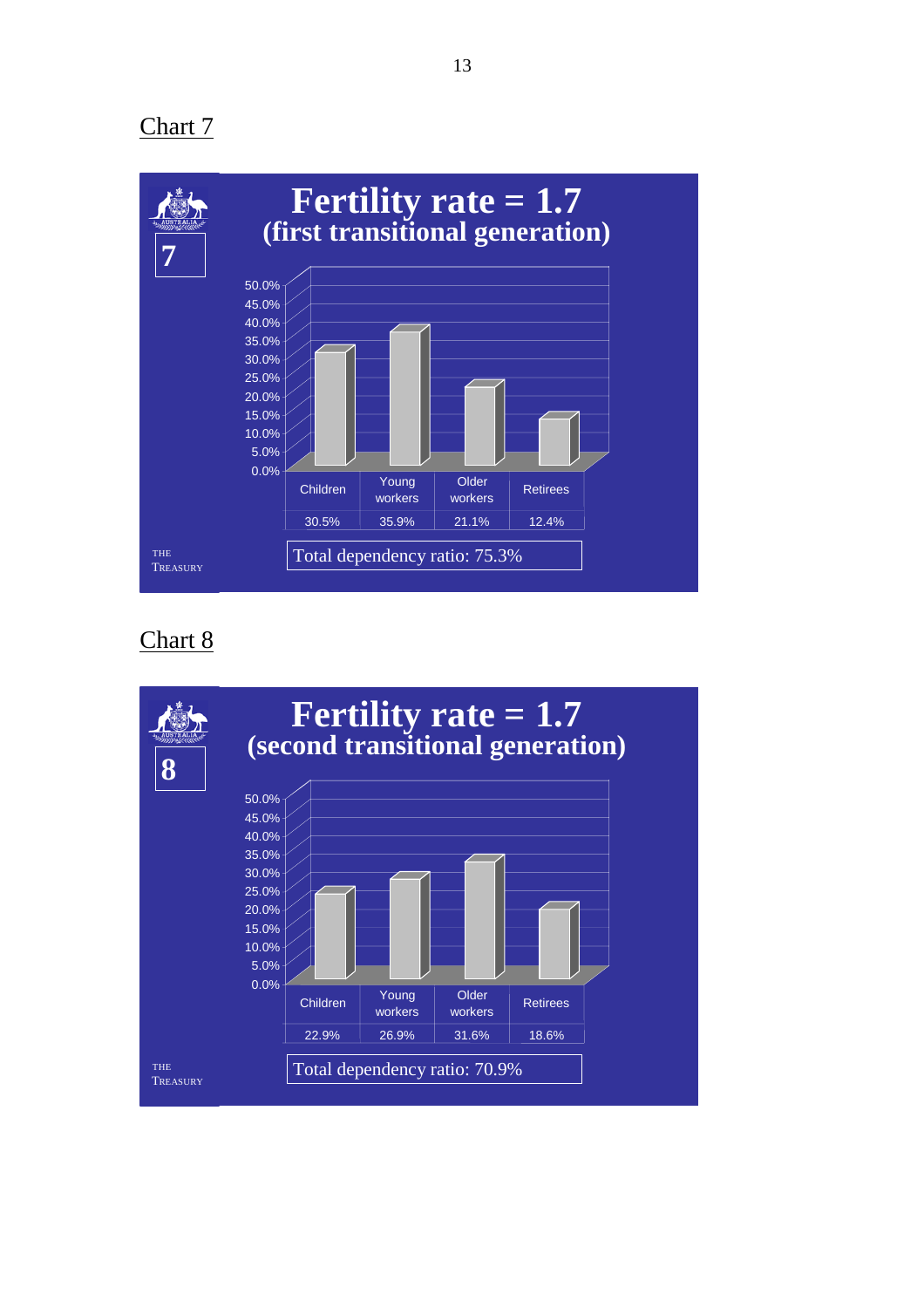